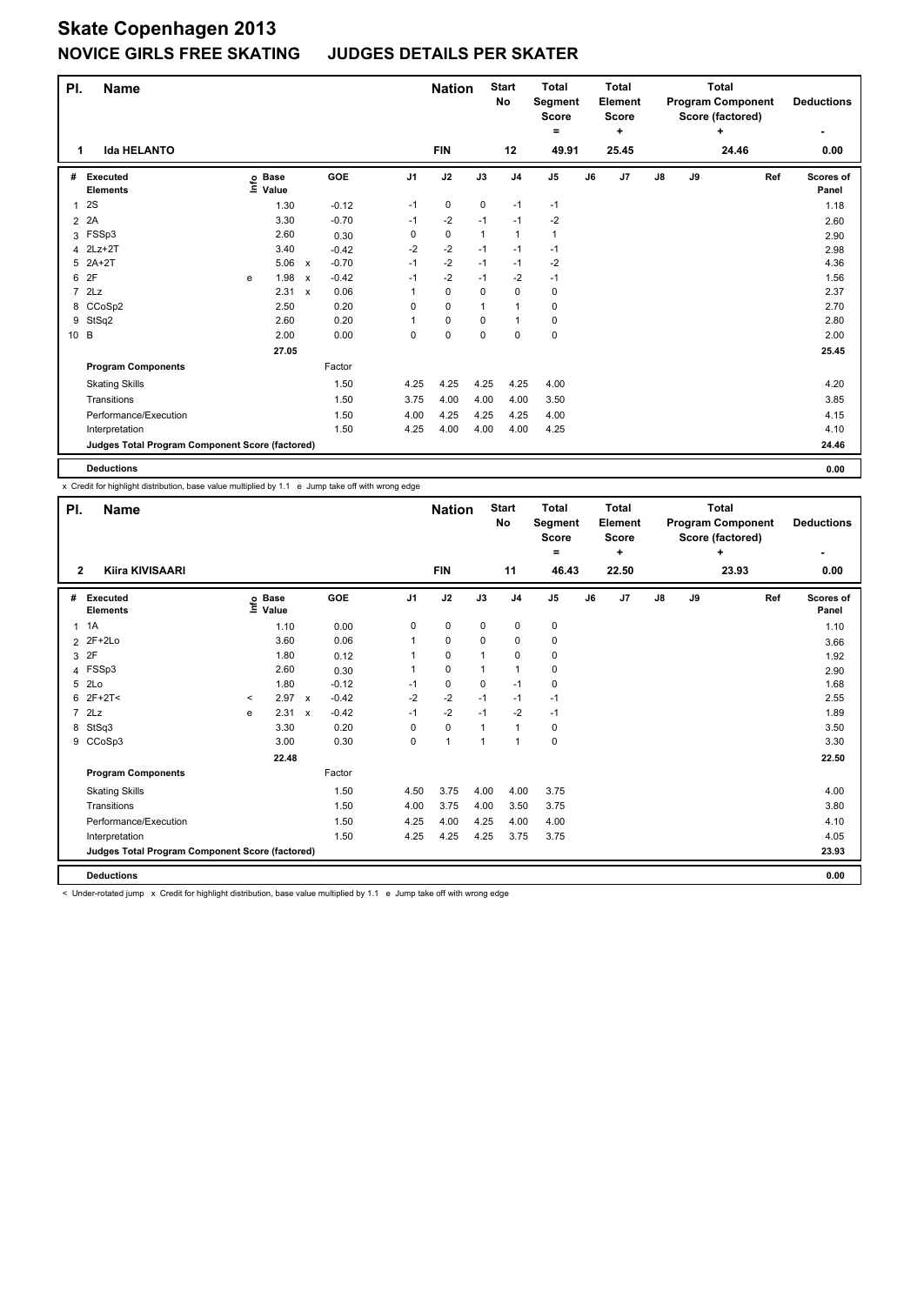#### **JUDGES DETAILS PER SKATER**

| PI.            | <b>Name</b>                                     |                              |                           |         |                | <b>Nation</b> |              | <b>Start</b><br><b>No</b> | <b>Total</b><br>Segment<br><b>Score</b> |    | <b>Total</b><br><b>Element</b><br><b>Score</b> |               |    | <b>Total</b><br><b>Program Component</b><br>Score (factored) | <b>Deductions</b>         |
|----------------|-------------------------------------------------|------------------------------|---------------------------|---------|----------------|---------------|--------------|---------------------------|-----------------------------------------|----|------------------------------------------------|---------------|----|--------------------------------------------------------------|---------------------------|
|                |                                                 |                              |                           |         |                |               |              |                           | ۰                                       |    | ÷                                              |               |    | ÷                                                            | ۰                         |
| 3              | <b>Madelene LUNDEN</b>                          |                              |                           |         |                | <b>SWE</b>    |              | 13                        | 43.41                                   |    | 21.28                                          |               |    | 22.13                                                        | 0.00                      |
| #              | <b>Executed</b><br><b>Elements</b>              | <b>Base</b><br>lnfo<br>Value |                           | GOE     | J <sub>1</sub> | J2            | J3           | J <sub>4</sub>            | J <sub>5</sub>                          | J6 | J7                                             | $\mathsf{J}8$ | J9 | Ref                                                          | <b>Scores of</b><br>Panel |
| $\mathbf{1}$   | $2A+1T$                                         | 3.70                         |                           | $-0.10$ | 0              | $-1$          | 0            | 0                         | 0                                       |    |                                                |               |    |                                                              | 3.60                      |
| $\overline{2}$ | 2Lz                                             | 2.10                         |                           | $-0.78$ | -3             | $-3$          | $-2$         | $-2$                      | $-3$                                    |    |                                                |               |    |                                                              | 1.32                      |
| 3              | 2A                                              | 3.30                         |                           | $-0.60$ | $-1$           | $-2$          | $-1$         | $-1$                      | $-1$                                    |    |                                                |               |    |                                                              | 2.70                      |
| 4              | StSq3                                           | 3.30                         |                           | $-0.56$ | $-1$           | $\mathbf 0$   | $-1$         | $-1$                      | $-1$                                    |    |                                                |               |    |                                                              | 2.74                      |
| 5              | 2S                                              | 1.43                         | $\mathsf{x}$              | 0.16    |                | $\mathbf 0$   | $\mathbf{1}$ | $\mathbf{1}$              | $\mathbf{1}$                            |    |                                                |               |    |                                                              | 1.59                      |
| 6              | 2Lo                                             | 1.98                         | $\boldsymbol{\mathsf{x}}$ | $-0.84$ | $-3$           | $-3$          | $-3$         | $-3$                      | $-2$                                    |    |                                                |               |    |                                                              | 1.14                      |
| 7              | FSSp2                                           | 2.30                         |                           | 0.14    | $-1$           | $\mathbf 0$   | 0            | $\mathbf{1}$              | $\mathbf{1}$                            |    |                                                |               |    |                                                              | 2.44                      |
| 8              | 1F                                              | 0.55 x                       |                           | 0.00    | 0              | $\mathbf 0$   | $\Omega$     | $\mathbf 0$               | $\mathbf 0$                             |    |                                                |               |    |                                                              | 0.55                      |
| 9              | CCoSp3                                          | 3.00                         |                           | 0.20    | 0              | $\pmb{0}$     | 1            | $\mathbf 0$               | $\mathbf{1}$                            |    |                                                |               |    |                                                              | 3.20                      |
| 10 B           |                                                 | 2.00                         |                           | 0.00    | 0              | $\mathbf 0$   | $\mathbf 0$  | $\mathbf 0$               | 0                                       |    |                                                |               |    |                                                              | 2.00                      |
|                |                                                 | 23.66                        |                           |         |                |               |              |                           |                                         |    |                                                |               |    |                                                              | 21.28                     |
|                | <b>Program Components</b>                       |                              |                           | Factor  |                |               |              |                           |                                         |    |                                                |               |    |                                                              |                           |
|                | <b>Skating Skills</b>                           |                              |                           | 1.50    | 3.50           | 3.75          | 3.75         | 4.25                      | 3.75                                    |    |                                                |               |    |                                                              | 3.80                      |
|                | Transitions                                     |                              |                           | 1.50    | 3.00           | 3.50          | 3.50         | 3.75                      | 3.75                                    |    |                                                |               |    |                                                              | 3.50                      |
|                | Performance/Execution                           |                              |                           | 1.50    | 3.50           | 3.50          | 3.75         | 3.75                      | 4.00                                    |    |                                                |               |    |                                                              | 3.70                      |
|                | Interpretation                                  |                              |                           | 1.50    | 3.25           | 3.75          | 3.75         | 4.25                      | 3.75                                    |    |                                                |               |    |                                                              | 3.75                      |
|                | Judges Total Program Component Score (factored) |                              |                           |         |                |               |              |                           |                                         |    |                                                |               |    |                                                              | 22.13                     |
|                | <b>Deductions</b>                               |                              |                           |         |                |               |              |                           |                                         |    |                                                |               |    |                                                              | 0.00                      |

x Credit for highlight distribution, base value multiplied by 1.1

| PI.<br><b>Name</b>                              |                     |                      |        |         |                | <b>Nation</b> |                | <b>Start</b><br>No | <b>Total</b><br>Segment<br><b>Score</b><br>= |    | <b>Total</b><br>Element<br><b>Score</b><br>÷ |               |    | <b>Total</b><br><b>Program Component</b><br>Score (factored)<br>÷ |     | <b>Deductions</b>  |
|-------------------------------------------------|---------------------|----------------------|--------|---------|----------------|---------------|----------------|--------------------|----------------------------------------------|----|----------------------------------------------|---------------|----|-------------------------------------------------------------------|-----|--------------------|
| Alexandra SANDSTRÖM<br>4                        |                     |                      |        |         |                | <b>FIN</b>    |                | 10                 | 41.74                                        |    | 21.06                                        |               |    | 21.68                                                             |     | 1.00               |
| <b>Executed</b><br>#<br><b>Elements</b>         | Life                | <b>Base</b><br>Value |        | GOE     | J <sub>1</sub> | J2            | J3             | J <sub>4</sub>     | J <sub>5</sub>                               | J6 | J7                                           | $\mathsf{J}8$ | J9 |                                                                   | Ref | Scores of<br>Panel |
| 1 <sup>2</sup> F                                | е                   | 1.80                 |        | $-0.42$ | $-1$           | $-2$          | -1             | $-2$               | $-1$                                         |    |                                              |               |    |                                                                   |     | 1.38               |
| 2 1A                                            |                     | 1.10                 |        | $-0.56$ | -3             | $-3$          | -3             | $-3$               | $-2$                                         |    |                                              |               |    |                                                                   |     | 0.54               |
| 3 2Lz+2T                                        |                     | 3.40                 |        | 0.12    | 1              | $\Omega$      | $\overline{1}$ | 0                  | 0                                            |    |                                              |               |    |                                                                   |     | 3.52               |
| 4 FSSp3                                         |                     | 2.60                 |        | 0.30    |                | 0             | 1              | $\overline{1}$     | 0                                            |    |                                              |               |    |                                                                   |     | 2.90               |
| $5$ 1Lz                                         |                     | 0.60                 |        | $-0.02$ | 0              | 0             | 0              | $-1$               | 0                                            |    |                                              |               |    |                                                                   |     | 0.58               |
| $6$ 2A<+2T<                                     | $\hat{\phantom{a}}$ | $3.52 \times$        |        | $-0.60$ | -1             | $-2$          | $-1$           | $-1$               | $-1$                                         |    |                                              |               |    |                                                                   |     | 2.92               |
| 7 2Lo                                           |                     | $1.98 \times$        |        | 0.00    | $\Omega$       | 0             | $\Omega$       | 0                  | 0                                            |    |                                              |               |    |                                                                   |     | 1.98               |
| 8 CCoSp3                                        |                     | 3.00                 |        | 0.30    | 0              | 0             | 1              | $\mathbf{1}$       | 1                                            |    |                                              |               |    |                                                                   |     | 3.30               |
| 9 StSq2                                         |                     | 2.60                 |        | $-0.66$ | $-3$           | $\mathbf 0$   | $-2$           | $-3$               | $-3$                                         |    |                                              |               |    |                                                                   |     | 1.94               |
| 10 B                                            |                     | 2.00                 |        | 0.00    | 0              | 0             | 0              | $\mathbf 0$        | 0                                            |    |                                              |               |    |                                                                   |     | 2.00               |
|                                                 |                     | 22.60                |        |         |                |               |                |                    |                                              |    |                                              |               |    |                                                                   |     | 21.06              |
| <b>Program Components</b>                       |                     |                      |        | Factor  |                |               |                |                    |                                              |    |                                              |               |    |                                                                   |     |                    |
| <b>Skating Skills</b>                           |                     |                      |        | 1.50    | 4.25           | 3.50          | 3.75           | 3.75               | 4.00                                         |    |                                              |               |    |                                                                   |     | 3.85               |
| Transitions                                     |                     |                      |        | 1.50    | 3.50           | 3.50          | 3.50           | 2.75               | 3.75                                         |    |                                              |               |    |                                                                   |     | 3.40               |
| Performance/Execution                           |                     |                      |        | 1.50    | 4.00           | 3.25          | 3.50           | 3.25               | 3.50                                         |    |                                              |               |    |                                                                   |     | 3.50               |
| Interpretation                                  |                     |                      |        | 1.50    | 3.75           | 3.50          | 3.75           | 3.50               | 4.00                                         |    |                                              |               |    |                                                                   |     | 3.70               |
| Judges Total Program Component Score (factored) |                     |                      |        |         |                |               |                |                    |                                              |    |                                              |               |    |                                                                   |     | 21.68              |
| <b>Deductions</b>                               |                     |                      | Falls: | $-1.00$ |                |               |                |                    |                                              |    |                                              |               |    |                                                                   |     | $-1.00$            |

ted jump x Credit for highlight distribution, base value multiplied by 1.1 e Jump take off with wrong edge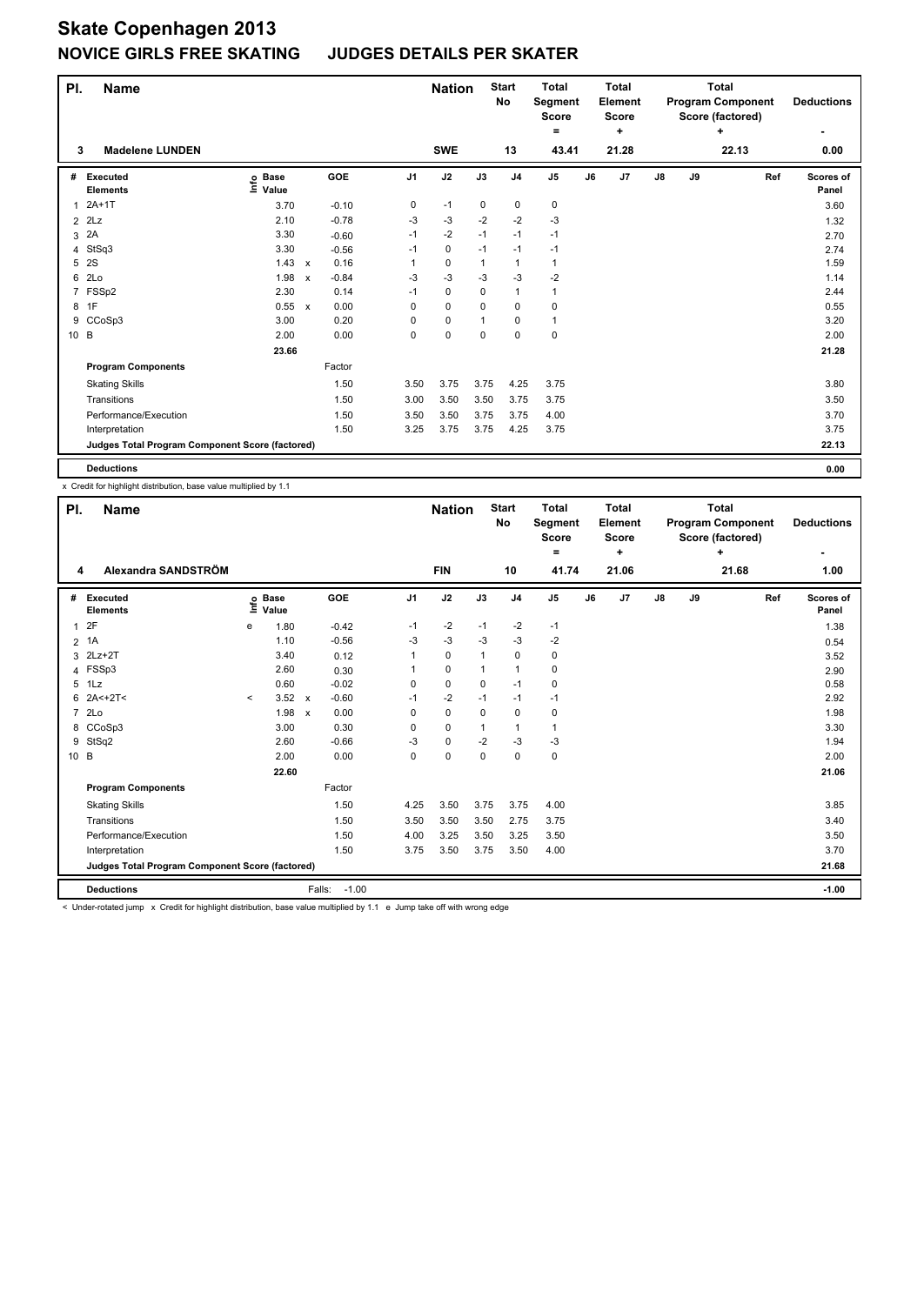#### **JUDGES DETAILS PER SKATER**

| PI.            | <b>Name</b>                                     |                            |                                      |      | <b>Nation</b> |          | <b>Start</b><br><b>No</b> | <b>Total</b><br>Segment<br><b>Score</b> |    | <b>Total</b><br>Element<br><b>Score</b> |    |    | <b>Total</b><br><b>Program Component</b><br>Score (factored) | <b>Deductions</b>         |
|----------------|-------------------------------------------------|----------------------------|--------------------------------------|------|---------------|----------|---------------------------|-----------------------------------------|----|-----------------------------------------|----|----|--------------------------------------------------------------|---------------------------|
|                |                                                 |                            |                                      |      |               |          |                           | ۰                                       |    | ÷                                       |    |    | ÷                                                            |                           |
| 5              | <b>Linea PILGAARD</b>                           |                            |                                      |      | <b>DEN</b>    |          | 6                         | 41.29                                   |    | 23.33                                   |    |    | 19.96                                                        | 2.00                      |
| #              | <b>Executed</b><br><b>Elements</b>              | e Base<br>⊑ Value<br>Value | <b>GOE</b>                           | J1   | J2            | J3       | J <sub>4</sub>            | J <sub>5</sub>                          | J6 | J7                                      | J8 | J9 | Ref                                                          | <b>Scores of</b><br>Panel |
| 1              | $2A+2T$                                         | 4.60                       | $-0.80$                              | $-2$ | $-2$          | $-1$     | $-1$                      | $-2$                                    |    |                                         |    |    |                                                              | 3.80                      |
| 2              | 2A                                              | 3.30                       | $-1.50$                              | $-3$ | $-3$          | $-3$     | $-3$                      | $-3$                                    |    |                                         |    |    |                                                              | 1.80                      |
| 3              | $2Lz+2T$                                        | 3.40                       | $-0.06$                              | 0    | 0             | 0        | $-1$                      | 0                                       |    |                                         |    |    |                                                              | 3.34                      |
| 4              | 2S                                              | 1.30                       | 0.04                                 | 0    | 0             | 1        | 0                         | 0                                       |    |                                         |    |    |                                                              | 1.34                      |
|                | 5 CCoSp3                                        | 3.00                       | 0.50                                 | 1    | 0             | 1        | $\mathbf{1}$              | 2                                       |    |                                         |    |    |                                                              | 3.50                      |
| 6              | 2Lz                                             | 2.31                       | $-0.90$<br>$\boldsymbol{\mathsf{x}}$ | $-3$ | $-3$          | $-3$     | $-3$                      | $-3$                                    |    |                                         |    |    |                                                              | 1.41                      |
| $\overline{7}$ | 2Lo                                             | 1.98                       | $-0.24$<br>$\boldsymbol{\mathsf{x}}$ | $-1$ | $-1$          | $-1$     | $-1$                      | 0                                       |    |                                         |    |    |                                                              | 1.74                      |
| 8              | StSq1                                           | 1.80                       | 0.10                                 | 1    | 0             | $\Omega$ | $\Omega$                  | 0                                       |    |                                         |    |    |                                                              | 1.90                      |
| 9              | FCCoSp2                                         | 2.50                       | 0.00                                 | 0    | 0             | 0        | $\mathbf 0$               | 0                                       |    |                                         |    |    |                                                              | 2.50                      |
| 10 B           |                                                 | 2.00                       | 0.00                                 | 0    | 0             | 0        | $\mathbf 0$               | 0                                       |    |                                         |    |    |                                                              | 2.00                      |
|                |                                                 | 26.19                      |                                      |      |               |          |                           |                                         |    |                                         |    |    |                                                              | 23.33                     |
|                | <b>Program Components</b>                       |                            | Factor                               |      |               |          |                           |                                         |    |                                         |    |    |                                                              |                           |
|                | <b>Skating Skills</b>                           |                            | 1.50                                 | 4.00 | 3.50          | 3.75     | 3.75                      | 3.50                                    |    |                                         |    |    |                                                              | 3.70                      |
|                | Transitions                                     |                            | 1.50                                 | 3.25 | 3.00          | 3.25     | 3.25                      | 2.75                                    |    |                                         |    |    |                                                              | 3.10                      |
|                | Performance/Execution                           |                            | 1.50                                 | 3.50 | 3.25          | 3.50     | 3.25                      | 3.25                                    |    |                                         |    |    |                                                              | 3.35                      |
|                | Interpretation                                  |                            | 1.50                                 | 3.50 | 3.00          | 3.25     | 3.00                      | 3.00                                    |    |                                         |    |    |                                                              | 3.15                      |
|                | Judges Total Program Component Score (factored) |                            |                                      |      |               |          |                           |                                         |    |                                         |    |    |                                                              | 19.96                     |
|                | <b>Deductions</b>                               |                            | $-2.00$<br>Falls:                    |      |               |          |                           |                                         |    |                                         |    |    |                                                              | $-2.00$                   |

x Credit for highlight distribution, base value multiplied by 1.1

| PI.          | <b>Name</b>                                     |      |                      |              |         |                | <b>Nation</b> |          | <b>Start</b><br>No | <b>Total</b><br>Segment<br><b>Score</b> |    | <b>Total</b><br>Element<br><b>Score</b> |    |    | <b>Total</b><br><b>Program Component</b><br>Score (factored) | <b>Deductions</b>  |
|--------------|-------------------------------------------------|------|----------------------|--------------|---------|----------------|---------------|----------|--------------------|-----------------------------------------|----|-----------------------------------------|----|----|--------------------------------------------------------------|--------------------|
|              |                                                 |      |                      |              |         |                |               |          |                    | $=$                                     |    | ÷                                       |    |    | ÷                                                            | ٠                  |
| 6            | <b>Helene Fromm ESBENSEN</b>                    |      |                      |              |         |                | <b>DEN</b>    |          | $\overline{7}$     | 39.38                                   |    | 20.47                                   |    |    | 18.91                                                        | 0.00               |
| #            | Executed<br><b>Elements</b>                     | ١nfo | <b>Base</b><br>Value |              | GOE     | J <sub>1</sub> | J2            | J3       | J <sub>4</sub>     | J <sub>5</sub>                          | J6 | J7                                      | J8 | J9 | Ref                                                          | Scores of<br>Panel |
| $\mathbf{1}$ | 2F                                              |      | 1.80                 |              | $-0.06$ | $-1$           | 0             | 0        | $\mathbf 0$        | 0                                       |    |                                         |    |    |                                                              | 1.74               |
|              | $2$ 1A                                          |      | 1.10                 |              | 0.16    | 1              | 0             | 1        | 1                  | 1                                       |    |                                         |    |    |                                                              | 1.26               |
| 3            | $2Lz+2T$                                        | e    | 3.40                 |              | $-0.48$ | $-1$           | $-2$          | $-1$     | $-2$               | $-2$                                    |    |                                         |    |    |                                                              | 2.92               |
| 4            | FSSp2                                           |      | 2.30                 |              | $-0.06$ | $-1$           | 0             | 0        | 0                  | 0                                       |    |                                         |    |    |                                                              | 2.24               |
|              | 5 StSq2                                         |      | 2.60                 |              | $-0.06$ | $\Omega$       | 0             | 0        | 0                  | $-1$                                    |    |                                         |    |    |                                                              | 2.54               |
| 6            | 2Lo+2Lo                                         |      | 3.96                 | $\mathsf{x}$ | 0.00    | 0              | 0             | 0        | 0                  | 0                                       |    |                                         |    |    |                                                              | 3.96               |
|              | 7 2F                                            |      | 1.98                 | $\mathbf{x}$ | 0.00    | 0              | 0             | $\Omega$ | 0                  | 0                                       |    |                                         |    |    |                                                              | 1.98               |
|              | 8 2Lz                                           | e    | 2.31 x               |              | $-0.42$ | $-1$           | $-2$          | $-1$     | $-2$               | $-1$                                    |    |                                         |    |    |                                                              | 1.89               |
|              | 9 CCoSp1                                        |      | 2.00                 |              | $-0.06$ | 0              | 0             | $-1$     | 0                  | 0                                       |    |                                         |    |    |                                                              | 1.94               |
|              |                                                 |      | 21.45                |              |         |                |               |          |                    |                                         |    |                                         |    |    |                                                              | 20.47              |
|              | <b>Program Components</b>                       |      |                      |              | Factor  |                |               |          |                    |                                         |    |                                         |    |    |                                                              |                    |
|              | <b>Skating Skills</b>                           |      |                      |              | 1.50    | 3.75           | 3.25          | 3.25     | 3.75               | 3.00                                    |    |                                         |    |    |                                                              | 3.40               |
|              | Transitions                                     |      |                      |              | 1.50    | 3.50           | 3.25          | 2.75     | 3.25               | 2.75                                    |    |                                         |    |    |                                                              | 3.10               |
|              | Performance/Execution                           |      |                      |              | 1.50    | 3.75           | 3.25          | 3.00     | 3.00               | 2.75                                    |    |                                         |    |    |                                                              | 3.15               |
|              | Interpretation                                  |      |                      |              | 1.50    | 3.50           | 3.00          | 2.75     | 3.00               | 2.50                                    |    |                                         |    |    |                                                              | 2.95               |
|              | Judges Total Program Component Score (factored) |      |                      |              |         |                |               |          |                    |                                         |    |                                         |    |    |                                                              | 18.91              |
|              | <b>Deductions</b>                               |      |                      |              |         |                |               |          |                    |                                         |    |                                         |    |    |                                                              | 0.00               |

x Credit for highlight distribution, base value multiplied by 1.1 e Jump take off with wrong edge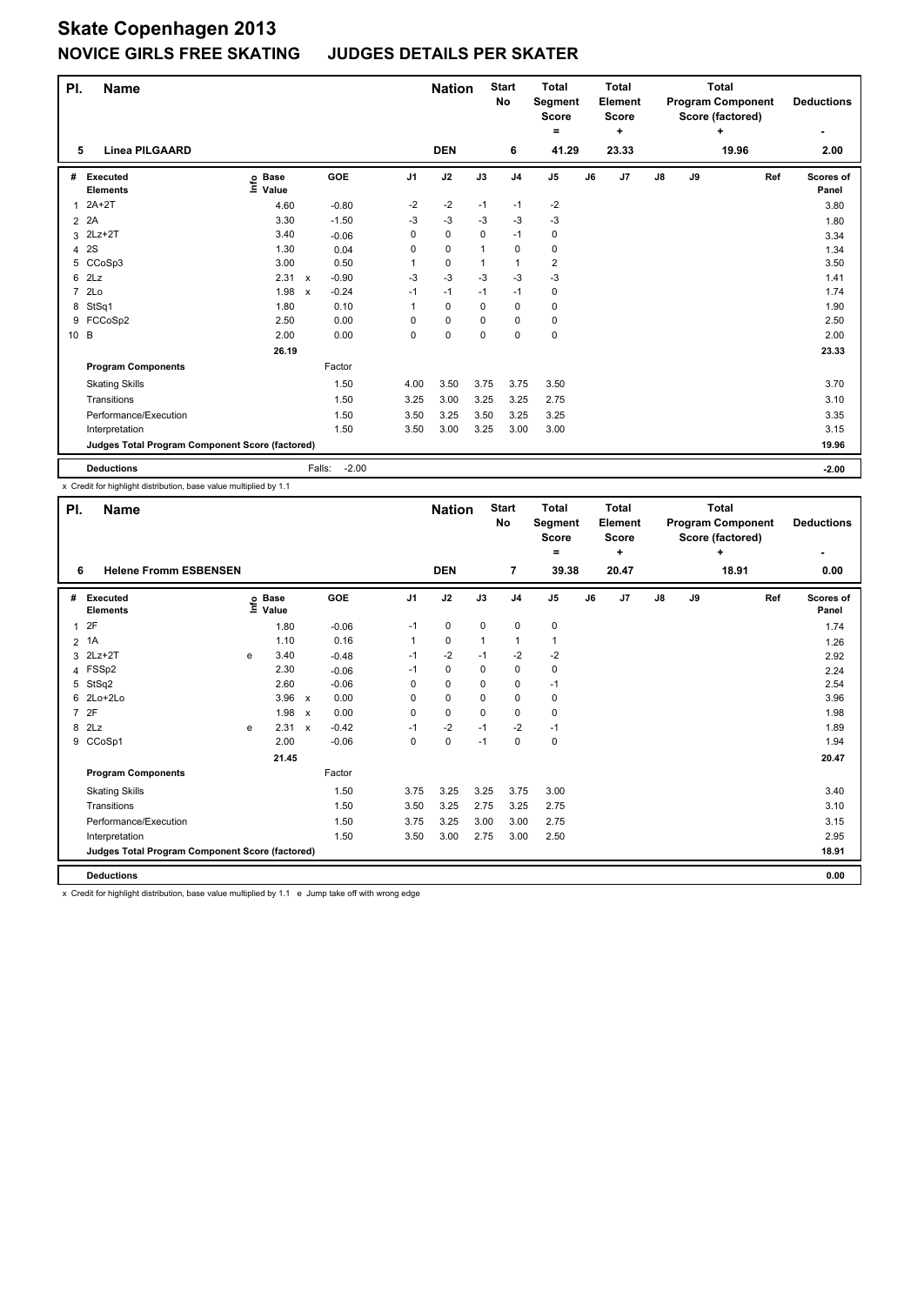#### **JUDGES DETAILS PER SKATER**

| PI.            | <b>Name</b>                                     |    |                            |              |         |          | <b>Nation</b> |             | <b>Start</b><br>No | <b>Total</b><br>Segment<br>Score<br>= |    | <b>Total</b><br>Element<br><b>Score</b><br>÷ |    |    | <b>Total</b><br><b>Program Component</b><br>Score (factored)<br>٠ | <b>Deductions</b>  |
|----------------|-------------------------------------------------|----|----------------------------|--------------|---------|----------|---------------|-------------|--------------------|---------------------------------------|----|----------------------------------------------|----|----|-------------------------------------------------------------------|--------------------|
| 7              | <b>Thea KARLSTAD</b>                            |    |                            |              |         |          | <b>NOR</b>    |             | 4                  | 39.23                                 |    | 20.69                                        |    |    | 18.54                                                             | 0.00               |
| #              | <b>Executed</b><br><b>Elements</b>              |    | e Base<br>E Value<br>Value |              | GOE     | J1       | J2            | J3          | J <sub>4</sub>     | J <sub>5</sub>                        | J6 | J7                                           | J8 | J9 | Ref                                                               | Scores of<br>Panel |
| $\mathbf{1}$   | 2Lz                                             |    | 2.10                       |              | $-0.12$ | $-1$     | $-1$          | 0           | 0                  | 0                                     |    |                                              |    |    |                                                                   | 1.98               |
| $\overline{2}$ | 3S<<                                            | << | 1.30                       |              | $-0.60$ | $-3$     | $-3$          | $-3$        | $-3$               | $-3$                                  |    |                                              |    |    |                                                                   | 0.70               |
| 3              | 2Lo+1A+SEQ                                      |    | 2.32                       |              | 0.00    | 0        | $\mathbf 0$   | $\mathbf 0$ | 0                  | 0                                     |    |                                              |    |    |                                                                   | 2.32               |
| 4              | FSSp3                                           |    | 2.60                       |              | 0.20    | 0        | $\mathbf 0$   |             | 0                  | 1                                     |    |                                              |    |    |                                                                   | 2.80               |
| 5              | $2F+2T$                                         |    | 3.10                       |              | $-0.30$ | $-1$     | $\mathbf 0$   | $-1$        | $-2$               | $-1$                                  |    |                                              |    |    |                                                                   | 2.80               |
| 6              | 2Lz                                             |    | 2.31                       | $\mathsf{x}$ | $-0.06$ | 0        | $\mathbf 0$   | $\Omega$    | $-1$               | 0                                     |    |                                              |    |    |                                                                   | 2.25               |
| $\overline{7}$ | 2Lo                                             |    | 1.98                       | $\mathsf{x}$ | 0.06    |          | 0             | 0           | 0                  | 0                                     |    |                                              |    |    |                                                                   | 2.04               |
| 8              | CCoSp3                                          |    | 3.00                       |              | 0.00    | $\Omega$ | 0             | 0           | 0                  | 0                                     |    |                                              |    |    |                                                                   | 3.00               |
| 9              | StSq2                                           |    | 2.60                       |              | 0.20    | 0        | $\mathbf 0$   | 1           | $\mathbf{1}$       | 0                                     |    |                                              |    |    |                                                                   | 2.80               |
|                |                                                 |    | 21.31                      |              |         |          |               |             |                    |                                       |    |                                              |    |    |                                                                   | 20.69              |
|                | <b>Program Components</b>                       |    |                            |              | Factor  |          |               |             |                    |                                       |    |                                              |    |    |                                                                   |                    |
|                | <b>Skating Skills</b>                           |    |                            |              | 1.50    | 3.25     | 3.00          | 3.50        | 3.25               | 3.25                                  |    |                                              |    |    |                                                                   | 3.25               |
|                | Transitions                                     |    |                            |              | 1.50    | 3.00     | 3.00          | 3.25        | 3.25               | 3.00                                  |    |                                              |    |    |                                                                   | 3.10               |
|                | Performance/Execution                           |    |                            |              | 1.50    | 3.50     | 2.75          | 3.25        | 2.50               | 3.25                                  |    |                                              |    |    |                                                                   | 3.05               |
|                | Interpretation                                  |    |                            |              | 1.50    | 3.25     | 2.75          | 3.00        | 2.75               | 3.00                                  |    |                                              |    |    |                                                                   | 2.95               |
|                | Judges Total Program Component Score (factored) |    |                            |              |         |          |               |             |                    |                                       |    |                                              |    |    |                                                                   | 18.54              |
|                | <b>Deductions</b>                               |    |                            |              |         |          |               |             |                    |                                       |    |                                              |    |    |                                                                   | 0.00               |

<< Downgraded jump x Credit for highlight distribution, base value multiplied by 1.1

| PI.                              | <b>Name</b>                                     |      |                      |                           |         |                | <b>Nation</b> |          | <b>Start</b><br><b>No</b> | <b>Total</b><br>Segment<br><b>Score</b><br>= |    | <b>Total</b><br>Element<br><b>Score</b><br>٠ |               |    | <b>Total</b><br><b>Program Component</b><br>Score (factored)<br>٠ |     | <b>Deductions</b>  |
|----------------------------------|-------------------------------------------------|------|----------------------|---------------------------|---------|----------------|---------------|----------|---------------------------|----------------------------------------------|----|----------------------------------------------|---------------|----|-------------------------------------------------------------------|-----|--------------------|
| 8                                | <b>Leonora Colmor JEPSEN</b>                    |      |                      |                           |         |                | <b>DEN</b>    |          | 9                         | 38.12                                        |    | 18.41                                        |               |    | 20.71                                                             |     | 1.00               |
| Executed<br>#<br><b>Elements</b> |                                                 | lnfo | <b>Base</b><br>Value |                           | GOE     | J <sub>1</sub> | J2            | J3       | J <sub>4</sub>            | J <sub>5</sub>                               | J6 | J7                                           | $\mathsf{J}8$ | J9 |                                                                   | Ref | Scores of<br>Panel |
| 2F<br>1                          |                                                 | e    | 1.80                 |                           | $-0.30$ | -1             | $-2$          | $-1$     | $-1$                      | 0                                            |    |                                              |               |    |                                                                   |     | 1.50               |
| 2A<br>$\overline{2}$             |                                                 |      | 3.30                 |                           | $-1.50$ | -3             | $-3$          | -3       | -3                        | $-3$                                         |    |                                              |               |    |                                                                   |     | 1.80               |
| 2Lz<br>3                         |                                                 |      | 2.10                 |                           | $-0.84$ | -3             | $-3$          | -3       | $-3$                      | $-2$                                         |    |                                              |               |    |                                                                   |     | 1.26               |
| CCoSp3<br>4                      |                                                 |      | 3.00                 |                           | 0.00    | 0              | $\mathbf 0$   | 0        | 0                         | 0                                            |    |                                              |               |    |                                                                   |     | 3.00               |
| $2A < +SEQ$<br>5                 |                                                 | <<   | 0.97                 | $\mathsf{x}$              | $-0.60$ | $-3$           | $-3$          | -3       | $-3$                      | $-3$                                         |    |                                              |               |    |                                                                   |     | 0.37               |
| 2F<br>6                          |                                                 | e    | 1.98                 | $\boldsymbol{\mathsf{x}}$ | $-0.42$ | $-1$           | -2            | $-1$     | -2                        | $-1$                                         |    |                                              |               |    |                                                                   |     | 1.56               |
| 2Lo<br>7                         |                                                 |      | 1.98                 | $\boldsymbol{\mathsf{x}}$ | 0.00    | $\Omega$       | $\mathbf 0$   | $\Omega$ | 0                         | 0                                            |    |                                              |               |    |                                                                   |     | 1.98               |
| FSSp2<br>8                       |                                                 |      | 2.30                 |                           | $-0.06$ | $-1$           | $\mathbf 0$   | 0        | $\mathbf 0$               | $\mathbf 0$                                  |    |                                              |               |    |                                                                   |     | 2.24               |
| StSq2<br>9                       |                                                 |      | 2.60                 |                           | 0.10    |                | $\mathbf 0$   | 0        | $\mathbf 0$               | 0                                            |    |                                              |               |    |                                                                   |     | 2.70               |
| 10 B                             |                                                 |      | 2.00                 |                           | 0.00    | 0              | 0             | $\Omega$ | 0                         | 0                                            |    |                                              |               |    |                                                                   |     | 2.00               |
|                                  |                                                 |      | 22.03                |                           |         |                |               |          |                           |                                              |    |                                              |               |    |                                                                   |     | 18.41              |
|                                  | <b>Program Components</b>                       |      |                      |                           | Factor  |                |               |          |                           |                                              |    |                                              |               |    |                                                                   |     |                    |
|                                  | <b>Skating Skills</b>                           |      |                      |                           | 1.50    | 3.75           | 3.25          | 3.75     | 3.75                      | 3.75                                         |    |                                              |               |    |                                                                   |     | 3.65               |
| Transitions                      |                                                 |      |                      |                           | 1.50    | 3.25           | 3.00          | 3.25     | 3.50                      | 3.25                                         |    |                                              |               |    |                                                                   |     | 3.25               |
|                                  | Performance/Execution                           |      |                      |                           | 1.50    | 3.75           | 3.00          | 3.50     | 3.25                      | 3.50                                         |    |                                              |               |    |                                                                   |     | 3.40               |
|                                  | Interpretation                                  |      |                      |                           | 1.50    | 3.50           | 3.25          | 3.50     | 3.50                      | 3.75                                         |    |                                              |               |    |                                                                   |     | 3.50               |
|                                  | Judges Total Program Component Score (factored) |      |                      |                           |         |                |               |          |                           |                                              |    |                                              |               |    |                                                                   |     | 20.71              |
|                                  | <b>Deductions</b>                               |      |                      | Falls:                    | $-1.00$ |                |               |          |                           |                                              |    |                                              |               |    |                                                                   |     | $-1.00$            |

<< Downgraded jump x Credit for highlight distribution, base value multiplied by 1.1 e Jump take off with wrong edge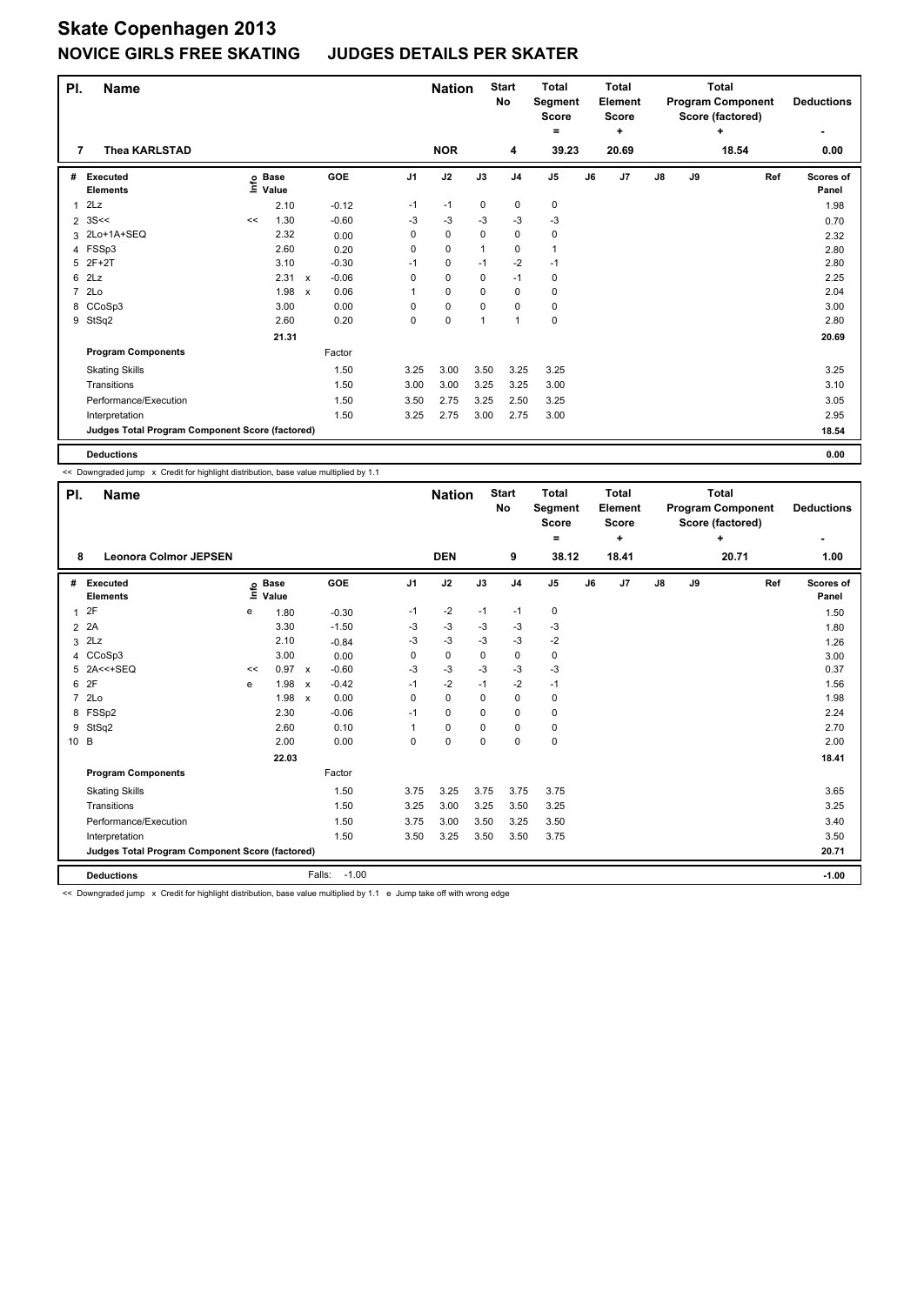#### **JUDGES DETAILS PER SKATER**

| PI.            | <b>Name</b>                                     |         |                            |              |         |                | <b>Nation</b> |             | <b>Start</b><br><b>No</b> | <b>Total</b><br>Segment<br><b>Score</b><br>$\equiv$ |    | <b>Total</b><br>Element<br><b>Score</b><br>÷ |               |    | <b>Total</b><br><b>Program Component</b><br>Score (factored)<br>٠ | <b>Deductions</b><br>٠    |
|----------------|-------------------------------------------------|---------|----------------------------|--------------|---------|----------------|---------------|-------------|---------------------------|-----------------------------------------------------|----|----------------------------------------------|---------------|----|-------------------------------------------------------------------|---------------------------|
| 9              | Rebecka JOHANSSON                               |         |                            |              |         |                | <b>SWE</b>    |             | 8                         | 37.25                                               |    | 17.21                                        |               |    | 20.04                                                             | 0.00                      |
| #              | Executed<br><b>Elements</b>                     |         | e Base<br>E Value<br>Value |              | GOE     | J <sub>1</sub> | J2            | J3          | J <sub>4</sub>            | J <sub>5</sub>                                      | J6 | J7                                           | $\mathsf{J}8$ | J9 | Ref                                                               | <b>Scores of</b><br>Panel |
| 1              | 2Lo                                             |         | 1.80                       |              | 0.00    | 0              | 0             | $\mathbf 0$ | $\mathbf 0$               | 0                                                   |    |                                              |               |    |                                                                   | 1.80                      |
| $\overline{2}$ | 2F                                              | e       | 1.80                       |              | $-0.66$ | $-2$           | $-2$          | $-2$        | $-3$                      | $-2$                                                |    |                                              |               |    |                                                                   | 1.14                      |
|                | 3 FSSp2                                         |         | 2.30                       |              | $-0.60$ | $-2$           | $-2$          | $-2$        | $-2$                      | $-2$                                                |    |                                              |               |    |                                                                   | 1.70                      |
| 4              | $2Lz+2T$                                        |         | 3.40                       |              | $-0.24$ | $-1$           | $-1$          | 0           | $\pmb{0}$                 | $-2$                                                |    |                                              |               |    |                                                                   | 3.16                      |
| 5              | $2S+2T<$                                        | $\prec$ | 2.20                       |              | $-0.28$ | $-1$           | $-2$          | $-1$        | $-1$                      | $-2$                                                |    |                                              |               |    |                                                                   | 1.92                      |
| 6              | 1A                                              |         | 1.21 x                     |              | 0.00    | $\Omega$       | $\mathbf 0$   | $\Omega$    | $\mathbf 0$               | 0                                                   |    |                                              |               |    |                                                                   | 1.21                      |
| $\overline{7}$ | 1Lz                                             |         | 0.66                       | $\mathsf{x}$ | $-0.02$ | $\Omega$       | $\mathbf 0$   | $\Omega$    | $\Omega$                  | $-1$                                                |    |                                              |               |    |                                                                   | 0.64                      |
|                | 8 CCoSp3                                        |         | 3.00                       |              | $-0.06$ | 0              | 0             | 0           | $-1$                      | 0                                                   |    |                                              |               |    |                                                                   | 2.94                      |
| 9              | StSq2                                           |         | 2.60                       |              | 0.10    | 0              | $\pmb{0}$     | 1           | 0                         | 0                                                   |    |                                              |               |    |                                                                   | 2.70                      |
|                |                                                 |         | 18.97                      |              |         |                |               |             |                           |                                                     |    |                                              |               |    |                                                                   | 17.21                     |
|                | <b>Program Components</b>                       |         |                            |              | Factor  |                |               |             |                           |                                                     |    |                                              |               |    |                                                                   |                           |
|                | <b>Skating Skills</b>                           |         |                            |              | 1.50    | 3.50           | 3.50          | 3.50        | 3.50                      | 3.50                                                |    |                                              |               |    |                                                                   | 3.50                      |
|                | Transitions                                     |         |                            |              | 1.50    | 3.25           | 3.25          | 3.25        | 3.25                      | 3.25                                                |    |                                              |               |    |                                                                   | 3.25                      |
|                | Performance/Execution                           |         |                            |              | 1.50    | 3.50           | 3.25          | 3.50        | 3.00                      | 3.50                                                |    |                                              |               |    |                                                                   | 3.35                      |
|                | Interpretation                                  |         |                            |              | 1.50    | 3.25           | 3.50          | 3.25        | 2.75                      | 3.50                                                |    |                                              |               |    |                                                                   | 3.25                      |
|                | Judges Total Program Component Score (factored) |         |                            |              |         |                |               |             |                           |                                                     |    |                                              |               |    |                                                                   | 20.04                     |
|                | <b>Deductions</b>                               |         |                            |              |         |                |               |             |                           |                                                     |    |                                              |               |    |                                                                   | 0.00                      |

< Under-rotated jump x Credit for highlight distribution, base value multiplied by 1.1 e Jump take off with wrong edge

| PI.                     | <b>Name</b>                                     |         |                      |              |         |                | <b>Nation</b>            |              | <b>Start</b><br>No | <b>Total</b><br>Segment<br><b>Score</b> |    | Total<br>Element<br><b>Score</b> |    |    | <b>Total</b><br><b>Program Component</b><br>Score (factored) | <b>Deductions</b>         |
|-------------------------|-------------------------------------------------|---------|----------------------|--------------|---------|----------------|--------------------------|--------------|--------------------|-----------------------------------------|----|----------------------------------|----|----|--------------------------------------------------------------|---------------------------|
|                         |                                                 |         |                      |              |         |                |                          |              |                    | =                                       |    | ÷                                |    |    | ÷                                                            | ٠                         |
| 10                      | <b>Marianne STÅLEN</b>                          |         |                      |              |         |                | <b>NOR</b>               |              | 3                  | 36.12                                   |    | 16.61                            |    |    | 19.51                                                        | 0.00                      |
| #                       | Executed<br><b>Elements</b>                     | lnfo    | <b>Base</b><br>Value |              | GOE     | J <sub>1</sub> | J2                       | J3           | J <sub>4</sub>     | J <sub>5</sub>                          | J6 | J7                               | J8 | J9 | Ref                                                          | <b>Scores of</b><br>Panel |
| 1                       | $2Lo+2T$                                        |         | 3.10                 |              | 0.24    | $\mathbf{1}$   | 0                        | $\mathbf{1}$ | $\mathbf{1}$       | $\mathbf{1}$                            |    |                                  |    |    |                                                              | 3.34                      |
|                         | 2 2Lz*+1Lo*+2S*                                 | $\star$ | 0.00                 |              | 0.00    |                | $\overline{\phantom{a}}$ |              |                    |                                         |    |                                  |    |    |                                                              | 0.00                      |
| 3                       | FCSp1                                           |         | 1.90                 |              | $-0.06$ | 0              | 0                        | 0            | $-1$               | 0                                       |    |                                  |    |    |                                                              | 1.84                      |
| $\overline{\mathbf{4}}$ | 2F                                              |         | 1.80                 |              | 0.00    | 0              | $\mathbf 0$              | $\mathbf 0$  | $\mathbf 0$        | $\mathbf 0$                             |    |                                  |    |    |                                                              | 1.80                      |
| 5                       | 2Lz                                             |         | 2.10                 |              | $-0.30$ | $-1$           | $-1$                     | $-1$         | $-1$               | $-1$                                    |    |                                  |    |    |                                                              | 1.80                      |
| 6                       | 1A                                              |         | 1.21                 | $\mathsf{x}$ | 0.00    | 0              | $\mathbf 0$              | 0            | $\mathbf 0$        | 0                                       |    |                                  |    |    |                                                              | 1.21                      |
| 7                       | StSq2                                           |         | 2.60                 |              | 0.10    | $\Omega$       | $\mathbf 0$              | 1            | $\mathbf 0$        | 0                                       |    |                                  |    |    |                                                              | 2.70                      |
| 8                       | 2Lo                                             |         | 1.98                 | $\mathsf{x}$ | $-0.06$ | 0              | $\pmb{0}$                | 0            | $-1$               | 0                                       |    |                                  |    |    |                                                              | 1.92                      |
| 9                       | CCoSp1                                          |         | 2.00                 |              | 0.00    | 0              | $\mathbf 0$              | 0            | $\mathbf 0$        | $\pmb{0}$                               |    |                                  |    |    |                                                              | 2.00                      |
|                         |                                                 |         | 16.69                |              |         |                |                          |              |                    |                                         |    |                                  |    |    |                                                              | 16.61                     |
|                         | <b>Program Components</b>                       |         |                      |              | Factor  |                |                          |              |                    |                                         |    |                                  |    |    |                                                              |                           |
|                         | <b>Skating Skills</b>                           |         |                      |              | 1.50    | 3.25           | 3.00                     | 3.50         | 3.50               | 3.25                                    |    |                                  |    |    |                                                              | 3.30                      |
|                         | Transitions                                     |         |                      |              | 1.50    | 3.00           | 2.75                     | 3.25         | 3.25               | 3.25                                    |    |                                  |    |    |                                                              | 3.10                      |
|                         | Performance/Execution                           |         |                      |              | 1.50    | 3.75           | 2.75                     | 3.50         | 3.50               | 2.75                                    |    |                                  |    |    |                                                              | 3.25                      |
|                         | Interpretation                                  |         |                      |              | 1.50    | 3.50           | 3.00                     | 3.25         | 3.50               | 3.50                                    |    |                                  |    |    |                                                              | 3.35                      |
|                         | Judges Total Program Component Score (factored) |         |                      |              |         |                |                          |              |                    |                                         |    |                                  |    |    |                                                              | 19.51                     |
|                         | <b>Deductions</b>                               |         |                      |              |         |                |                          |              |                    |                                         |    |                                  |    |    |                                                              | 0.00                      |

\* Invalid element x Credit for highlight distribution, base value multiplied by 1.1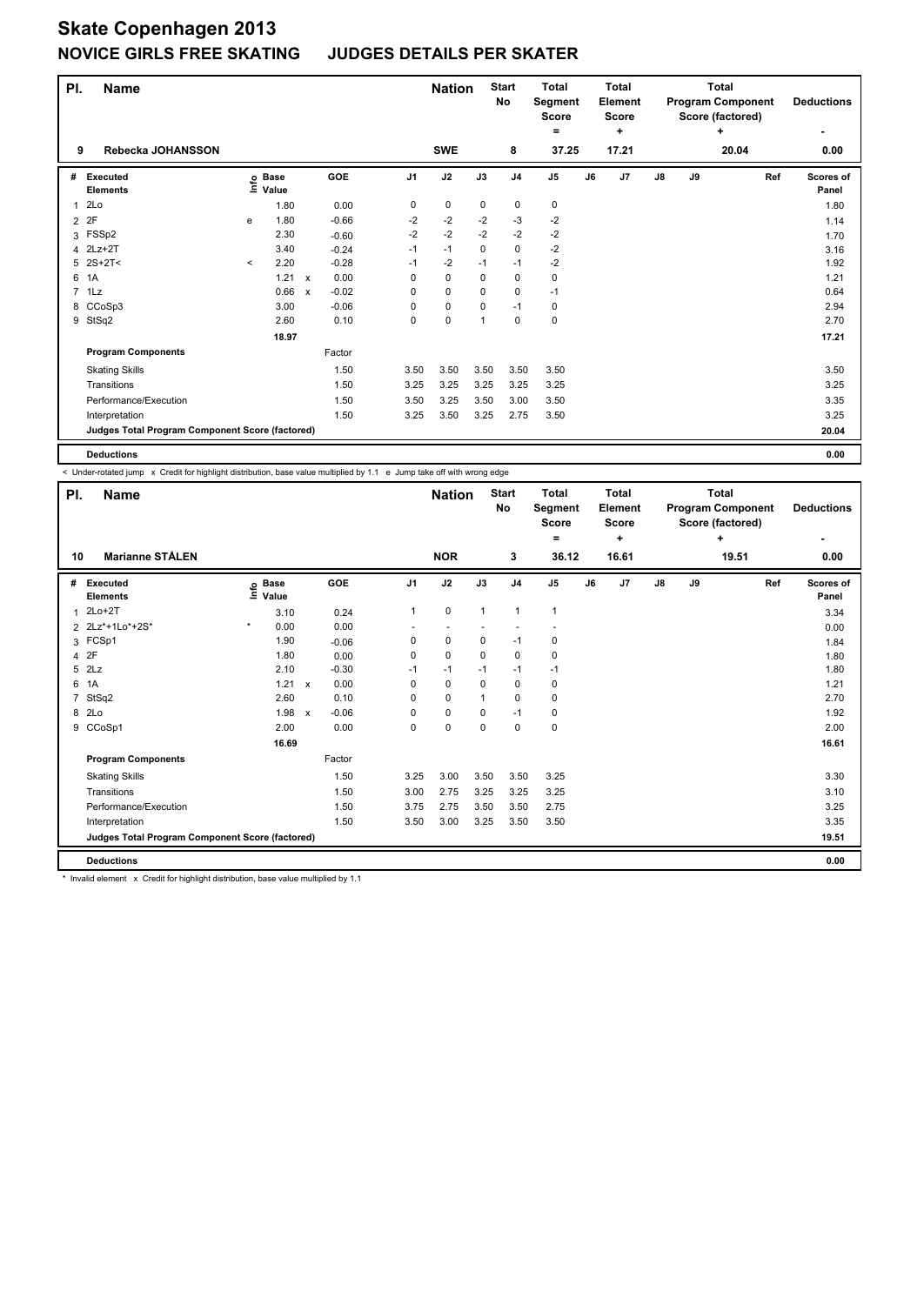#### **JUDGES DETAILS PER SKATER**

| PI.            | <b>Name</b>                                     |         |                            |                           |         |                | <b>Nation</b> |             | <b>Start</b><br><b>No</b> | <b>Total</b><br>Segment<br><b>Score</b><br>۰ |    | <b>Total</b><br>Element<br><b>Score</b><br>÷ |    |    | <b>Total</b><br><b>Program Component</b><br>Score (factored)<br>÷ | <b>Deductions</b>  |
|----------------|-------------------------------------------------|---------|----------------------------|---------------------------|---------|----------------|---------------|-------------|---------------------------|----------------------------------------------|----|----------------------------------------------|----|----|-------------------------------------------------------------------|--------------------|
| 11             | <b>Elin ULINDER</b>                             |         |                            |                           |         |                | <b>SWE</b>    |             | 1                         | 35.64                                        |    | 17.93                                        |    |    | 17.71                                                             | 0.00               |
| #              | Executed<br><b>Elements</b>                     |         | e Base<br>E Value<br>Value |                           | GOE     | J <sub>1</sub> | J2            | J3          | J <sub>4</sub>            | J <sub>5</sub>                               | J6 | J7                                           | J8 | J9 | Ref                                                               | Scores of<br>Panel |
| 1              | 2S+2T<                                          | $\,<\,$ | 2.20                       |                           | $-0.28$ | $-2$           | $-2$          | $-1$        | $-1$                      | $-1$                                         |    |                                              |    |    |                                                                   | 1.92               |
| $\overline{2}$ | 2T                                              |         | 1.30                       |                           | $-0.08$ | $-1$           | $\mathbf 0$   | 0           | $\mathbf 0$               | $-1$                                         |    |                                              |    |    |                                                                   | 1.22               |
|                | 3 FCSSp3                                        |         | 2.60                       |                           | $-0.30$ | $-1$           | $-1$          | $\mathbf 0$ | $-1$                      | $-2$                                         |    |                                              |    |    |                                                                   | 2.30               |
| 4              | 2Lo                                             |         | 1.80                       |                           | $-0.12$ | $-2$           | $\mathbf 0$   | 0           | 0                         | 0                                            |    |                                              |    |    |                                                                   | 1.68               |
| 5              | 2S                                              |         | $1.43 \times$              |                           | 0.00    | 0              | $\mathbf 0$   | $\Omega$    | 0                         | 0                                            |    |                                              |    |    |                                                                   | 1.43               |
| 6              | 1A+1A+SEQ                                       |         | 1.94                       | $\mathsf{x}$              | 0.00    | $\Omega$       | $\mathbf 0$   | $\Omega$    | $\Omega$                  | 0                                            |    |                                              |    |    |                                                                   | 1.94               |
| $\overline{7}$ | 2Lo                                             |         | 1.98                       | $\boldsymbol{\mathsf{x}}$ | $-0.06$ | $-1$           | $\mathbf 0$   | $\Omega$    | $\mathbf 0$               | 0                                            |    |                                              |    |    |                                                                   | 1.92               |
|                | 8 CCoSp3                                        |         | 3.00                       |                           | 0.00    | 0              | 0             | 0           | 0                         | 0                                            |    |                                              |    |    |                                                                   | 3.00               |
| 9              | StSq2                                           |         | 2.60                       |                           | $-0.08$ | $-1$           | $-2$          | $\mathbf 0$ | $\mathbf 0$               | $\mathbf{1}$                                 |    |                                              |    |    |                                                                   | 2.52               |
|                |                                                 |         | 18.85                      |                           |         |                |               |             |                           |                                              |    |                                              |    |    |                                                                   | 17.93              |
|                | <b>Program Components</b>                       |         |                            |                           | Factor  |                |               |             |                           |                                              |    |                                              |    |    |                                                                   |                    |
|                | <b>Skating Skills</b>                           |         |                            |                           | 1.50    | 2.50           | 3.00          | 3.00        | 3.25                      | 3.00                                         |    |                                              |    |    |                                                                   | 2.95               |
|                | Transitions                                     |         |                            |                           | 1.50    | 2.25           | 3.00          | 2.75        | 3.25                      | 2.75                                         |    |                                              |    |    |                                                                   | 2.80               |
|                | Performance/Execution                           |         |                            |                           | 1.50    | 2.75           | 3.00          | 2.75        | 3.50                      | 3.25                                         |    |                                              |    |    |                                                                   | 3.05               |
|                | Interpretation                                  |         |                            |                           | 1.50    | 2.25           | 3.25          | 3.00        | 3.50                      | 3.00                                         |    |                                              |    |    |                                                                   | 3.00               |
|                | Judges Total Program Component Score (factored) |         |                            |                           |         |                |               |             |                           |                                              |    |                                              |    |    |                                                                   | 17.71              |
|                | <b>Deductions</b>                               |         |                            |                           |         |                |               |             |                           |                                              |    |                                              |    |    |                                                                   | 0.00               |

< Under-rotated jump x Credit for highlight distribution, base value multiplied by 1.1

| PI.            | <b>Name</b>                                     |       |                      |                           |                   |                | <b>Nation</b> |             | <b>Start</b><br><b>No</b> | <b>Total</b><br>Segment<br><b>Score</b><br>= |    | <b>Total</b><br>Element<br><b>Score</b><br>٠ |    |       | <b>Total</b><br><b>Program Component</b><br>Score (factored)<br>÷ |     | <b>Deductions</b><br>٠ |
|----------------|-------------------------------------------------|-------|----------------------|---------------------------|-------------------|----------------|---------------|-------------|---------------------------|----------------------------------------------|----|----------------------------------------------|----|-------|-------------------------------------------------------------------|-----|------------------------|
| 12             | <b>Clara HELLER</b>                             |       |                      |                           |                   |                | <b>SWE</b>    |             | 5                         | 34.32                                        |    | 16.63                                        |    |       | 18.69                                                             |     | 1.00                   |
| #              | Executed<br><b>Elements</b>                     | Linfo | <b>Base</b><br>Value |                           | GOE               | J <sub>1</sub> | J2            | J3          | J <sub>4</sub>            | J <sub>5</sub>                               | J6 | J7                                           | J8 | J9    |                                                                   | Ref | Scores of<br>Panel     |
| 1              | $2F+2T$                                         | e     | 3.10                 |                           | $-0.42$           | $-1$           | $-2$          | $-1$        | $-2$                      | $-1$                                         |    |                                              |    |       |                                                                   |     | 2.68                   |
| $\overline{2}$ | 1A                                              |       | 1.10                 |                           | 0.00              | 0              | $\pmb{0}$     | 0           | $\pmb{0}$                 | 0                                            |    |                                              |    |       |                                                                   |     | 1.10                   |
| 3              | $2Lz+2T<<$                                      | <<    | 2.50                 |                           | $-0.78$           | $-2$           | $-3$          | $-2$        | $-3$                      | $-3$                                         |    |                                              |    |       |                                                                   |     | 1.72                   |
|                | 4 FCCoSp1                                       |       | 2.00                 |                           | $-0.24$           | $-1$           | $\mathbf 0$   | $-1$        | $-1$                      | $-1$                                         |    |                                              |    |       |                                                                   |     | 1.76                   |
| 5              | 2F                                              | e     | 1.98                 | $\mathsf{x}$              | $-0.42$           | $-1$           | $-2$          | $-1$        | $-2$                      | $-1$                                         |    |                                              |    |       |                                                                   |     | 1.56                   |
| 6              | 2Lo                                             |       | 1.98                 | $\boldsymbol{\mathsf{x}}$ | $-0.06$           | $-1$           | $\pmb{0}$     | $\Omega$    | $\pmb{0}$                 | 0                                            |    |                                              |    |       |                                                                   |     | 1.92                   |
| 7              | CCoSp1                                          |       | 2.00                 |                           | 0.00              | 0              | $\mathbf 0$   | 0           | 0                         | 0                                            |    |                                              |    |       |                                                                   |     | 2.00                   |
| 8              | 2Lz                                             |       | 2.31                 | $\mathsf{x}$              | $-0.90$           | -3             | $-3$          | $-3$        | $-3$                      | $-3$                                         |    |                                              |    |       |                                                                   |     | 1.41                   |
| 9              | StSq2                                           |       | 2.60                 |                           | $-0.12$           | 0              | $\mathbf 0$   | $\mathbf 0$ | $-1$                      | $-1$                                         |    |                                              |    |       |                                                                   |     | 2.48                   |
|                |                                                 |       | 19.57                |                           |                   |                |               |             |                           |                                              |    |                                              |    |       |                                                                   |     | 16.63                  |
|                | <b>Program Components</b>                       |       |                      |                           | Factor            |                |               |             |                           |                                              |    |                                              |    |       |                                                                   |     |                        |
|                | <b>Skating Skills</b>                           |       |                      |                           | 1.50              | 3.50           | 3.25          | 3.25        | 3.25                      | 3.25                                         |    |                                              |    |       |                                                                   |     | 3.30                   |
|                | Transitions                                     |       |                      |                           | 1.50              | 3.25           | 2.75          | 2.75        | 2.75                      | 2.75                                         |    |                                              |    |       |                                                                   |     | 2.85                   |
|                | Performance/Execution                           |       |                      |                           | 1.50              | 3.75           | 3.00          | 3.25        | 3.25                      | 3.00                                         |    |                                              |    |       |                                                                   |     | 3.25                   |
|                | Interpretation                                  |       |                      |                           | 1.50              | 3.25           | 3.00          | 3.00        | 3.50                      | 2.50                                         |    |                                              |    |       |                                                                   |     | 3.05                   |
|                | Judges Total Program Component Score (factored) |       |                      |                           |                   |                |               |             |                           |                                              |    |                                              |    | 18.69 |                                                                   |     |                        |
|                | <b>Deductions</b>                               |       |                      |                           | $-1.00$<br>Falls: |                |               |             |                           |                                              |    |                                              |    |       |                                                                   |     | $-1.00$                |

<< Downgraded jump x Credit for highlight distribution, base value multiplied by 1.1 e Jump take off with wrong edge